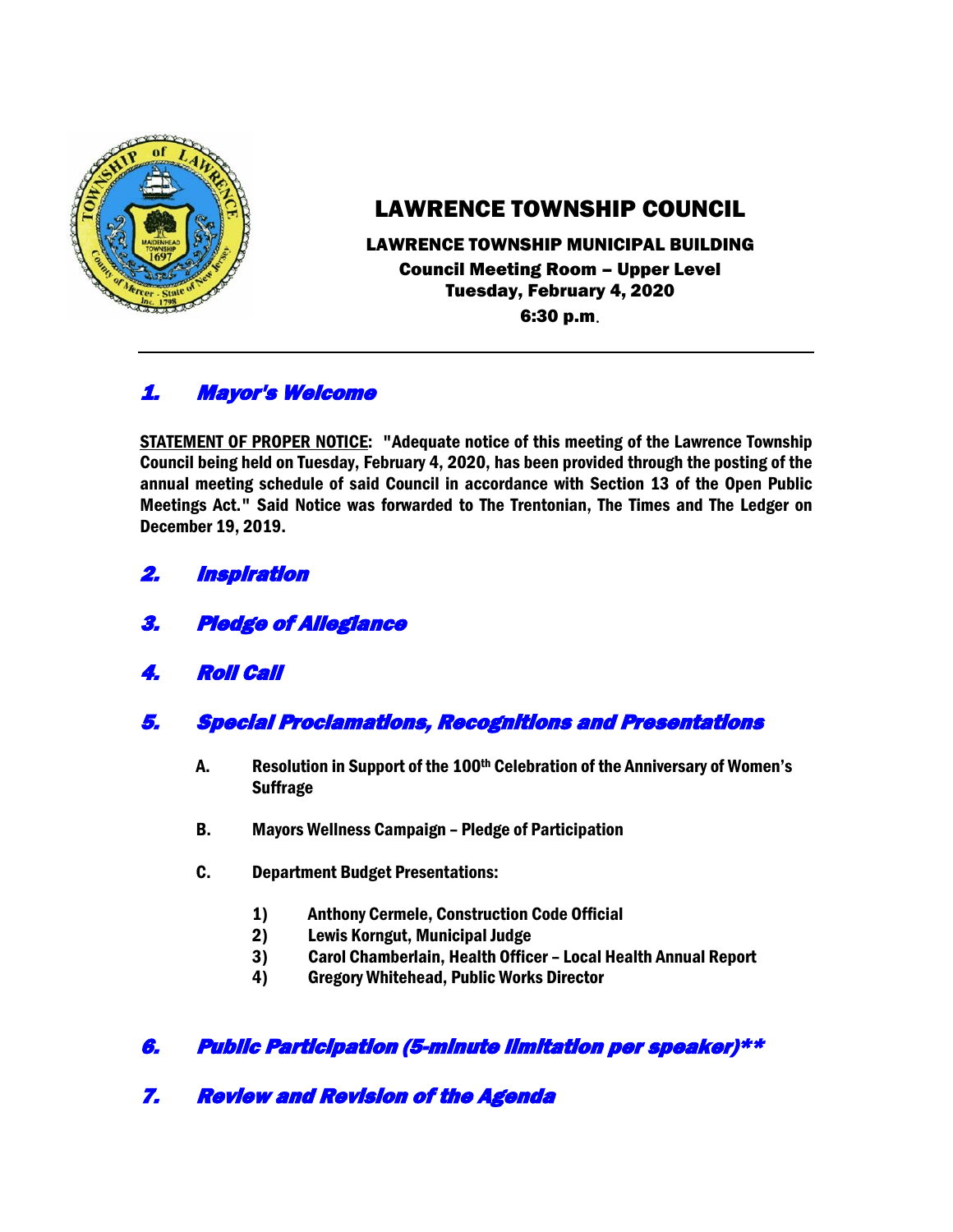# 8. Adoption of Minutes of Previous Meetings

# 9. Awarding and/or Rejecting of Bids\*

- A. Authorizing Awarding Contract for Emergency Painting and Remodeling of 4 Dorothea Terrace
- B. Authorizing Awarding Contract to Rehabilitate 106 Michigan Avenue

## 10. Introduction of Ordinances**\*\***

## 11. Adoption of Ordinances\*

- A. Ordinance No., 2355.20 AN ORDINANCE AMENDING CHAPTER 435 OF THE LAWRENCE TOWNSHIP ADMINISTRATIVE CODE ENTITLED 'MOTOR VEHICLES AND TRAFFIC' – Handicapped Parking
- 12. Manager's Report
- 13. Attorney's Report
- 14. Clerk's Report
- 15. Unfinished Business
- 16. New Business
- 17. Public Participation (3-minute limitation per speaker) \*\*
- 18. Resolutions
	- A. Bond Acceptance

#### B. Bond Release

- 1) Authorizing Release of Performance Bond for Road Improvement Program – Phase 1
- 2) Authorizing Release of Performance Bond for Carriage Park Phase II, IP-26/15
- 3) Authorizing Release of Soil Disturbance Bond for Carriage Park Phase II, IP-26/15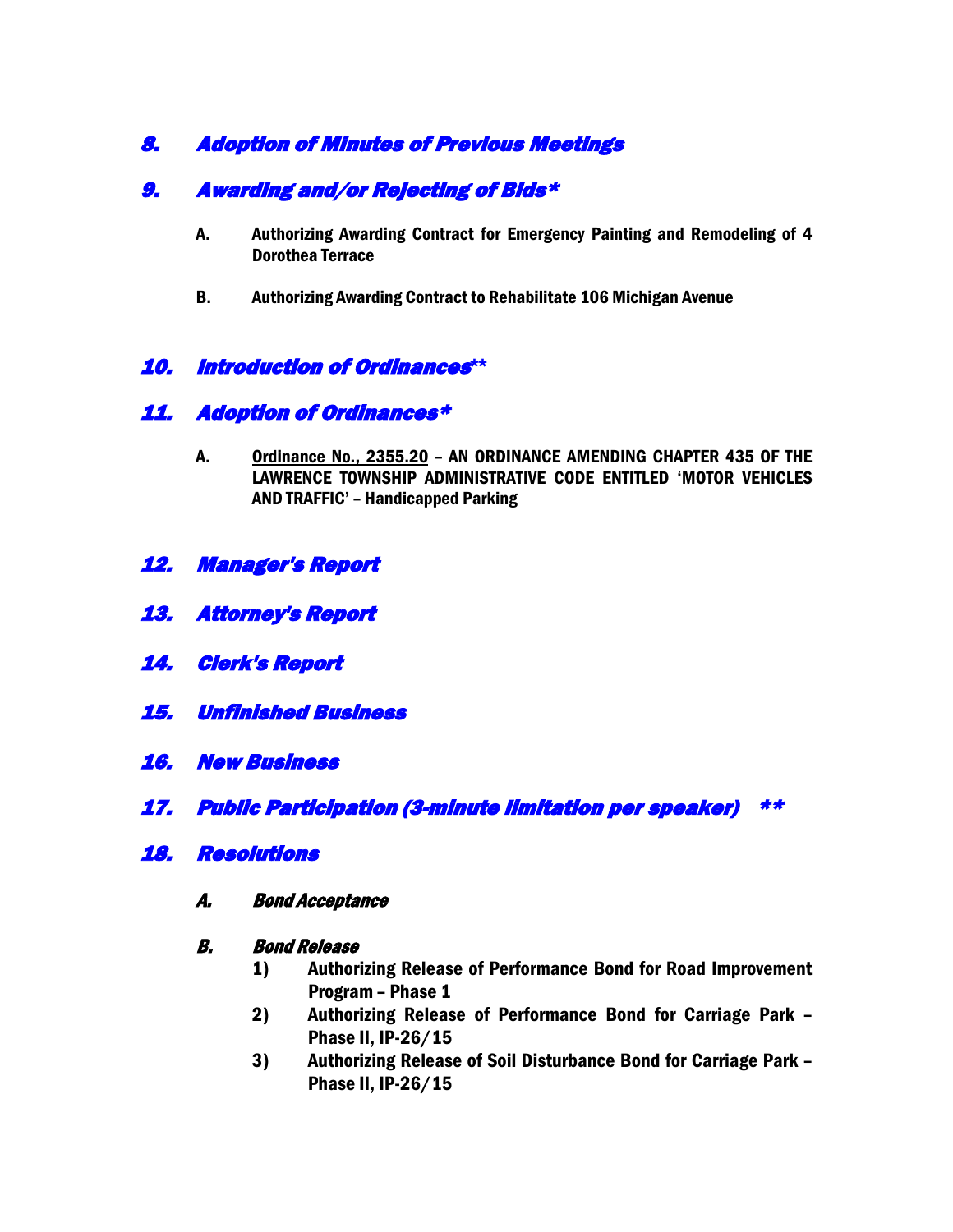# C. Escrow Release

- 1) Authorizing Release of Escrow for Rider University Alumni Gym Addition
- 2) Authorizing Release of Escrow for 2 Princess Road MAB Associates, Inc., SP-01/16
- 3) Authorizing Release of Escrow for PSIP Metrix Princess Road, SP-06/18

## D. Refunds

- 1) Authorizing the Refund of a Construction Permit Fee for 37 Lawrenceville-Pennington Road
- 2) Authorizing the Refund of a Construction Permit Fee for 11 Ontario Way
- 3) Authorizing Recreation Fee Refunds
- 4) Authorizing Refunds for Overpayment of Ambulance Services

## E. Special Items of Revenue

### F. Professional Services Agreements

- 1) Authorizing a Professional Services Agreement for the Planning Board Attorney for 2020
- 2) Authorizing a Professional Services Agreement for the Planning Board Traffic Consultant for 2020
- 3) Authorizing a Professional Services Agreement for the Planning Board Planning Consultant for 2020
- 4) Authorizing a Professional Services Agreement for the Zoning Board Attorney for 2020
- 5) Authorizing a Professional Services Agreement for the Zoning Board Traffic Consultant for 2020
- 6) Authorizing a Professional Services Agreement for the Zoning Board Planning Consultant for 2020
- 7) Authorizing a Professional Services Agreement for the Planning Board Acoustical Consultant for 2020

### G. Grants

- 1) Authorizing Support for a Sustainable Jersey Grant Application Funded by PSE&G
- 2) Authorizing the Submission of a Grant Application for Colonial Lake Water Quality Enhancement

### H. Miscellaneous

- 1) Authorizing the Manager to Purchase Affordable Housing Units at Sheriff's Sale
- 2) Authorizing Appointments to Boards and Committees
- 3) Authorizing Reimbursement to Court Bail Account
- 4) Authorizing a Closed Session of Council Immediately Following the Regular Meeting to Discuss Labor Negotiations and Personnel Matters
- 5) Authorizing Amending the 2020 Temporary Budget